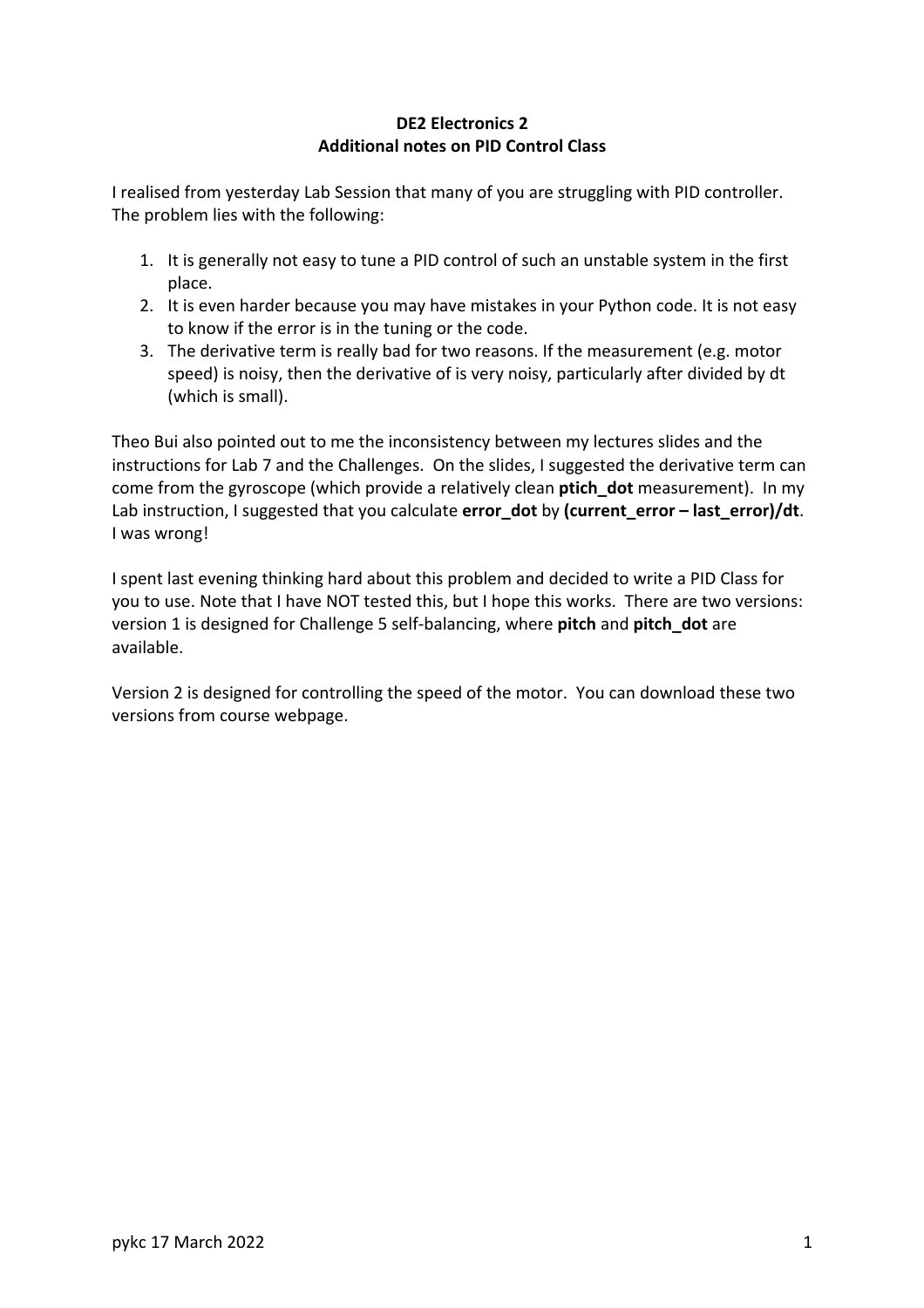## **Version 1 – Self-balancing control**

```
\mathbf{r} and
     Name: PID Controller 1
     Creator: Peter Cheung
     Date: 16 March 2020
     Revision: 1.0
     PID Controller version 1
     This version uses pitch_dot directly from Gyro.
10
     This avoids noisy derivative term and specific to
      self-balancing.
     Useful for self-balancing challenge
12<sup>12</sup>13
14
15import <u>pyb</u>
16
17
     class PIDC:
          def _init_(self, Kp, Kd, Ki):
19
             self.Kp = Kpself.Kd = Kd20
21self.Ki = Ki# These are global variables to remember various states of contro
             self_error\_last = 0self.tic = pyb.millis()24
             self_error\_sum = 025
          def getPWM(self, target, pitch, pitch_dot):
27
             # error inputerror = target - pitch# e[n]2930
31# derivative input
32
             derivative = -pitch_dot# negative feedback
33
             \text{toc} = \text{pyb.millis}()dt = (toc-self.tic)*0.001# Integration input
36
37
             self.error_sum += error*dt
38
39
              # Output
             PID_output = (self.Kp * error) + (self.Ki * self-error_sum) + (self.Ki * derivative)4041
              self_error\_last = errorself.tic = toc44
45
             pwm_out = min(abs(PID_output), 100)
                                                               # Make sure pwm is less than 100
48
              if PID\_output > 0:
                                                               # Output direction (need to check)
                 \text{direction} = \text{ 'forward'}4950
              elif PID\_output < 0:
                 \text{direction} = 'back'52
              else:
                  direction = 'stop'54
              return pwm_out, direction
```
Usage:

 $pid = PIDC(4.0, 0.5, 1.0)$  # create pid object with these Kp, Kd, Ki values pwm, direction = pid.getPWM(0.0, pitch, pitch\_dot)# work out PWM drive value